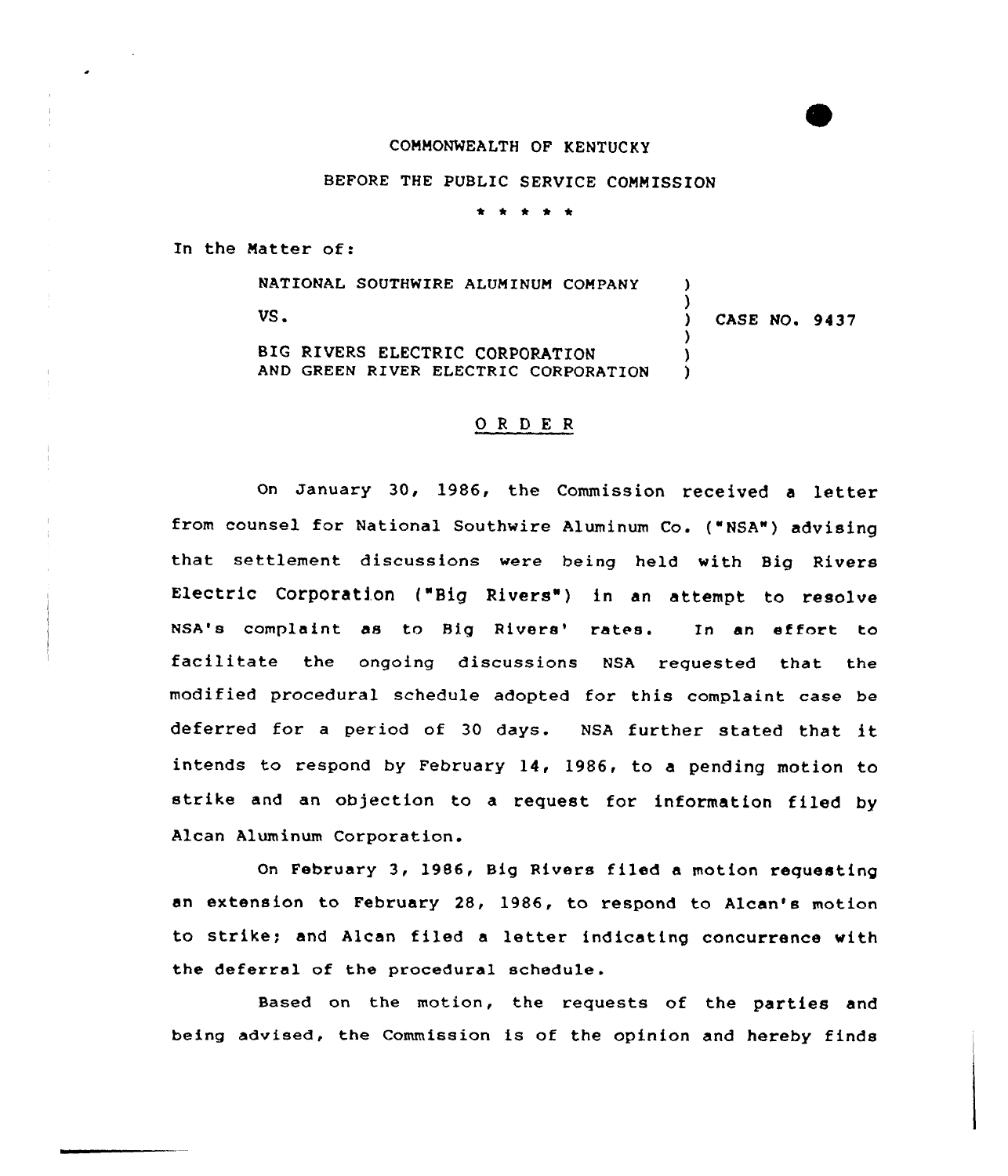that the modified procedure schedule set forth in Appendix <sup>A</sup> to the Commission's Order entered December 30, 1985, should be further modified to allow the parties 30 days to conduct settlement discussions. The Commission further finds that good cause exists for granting an extension of time for responding to Alcan's motion to strike and its objection to a request for information.

IT IS THEREFORE ORDERED that the procedural schedule set forth in Appendix <sup>A</sup> to the Commission's Order entered December 30, 1985, be and it hereby is modified as set forth in Appendix <sup>A</sup> hereto.

Done at Frankfort, Kentucky, this 6th day of February, 1986.

PUBLIC SERVICE CONNISSION

re D. Hema Chairman Vice Chairman

M William

ATTEST:

**Secretary**